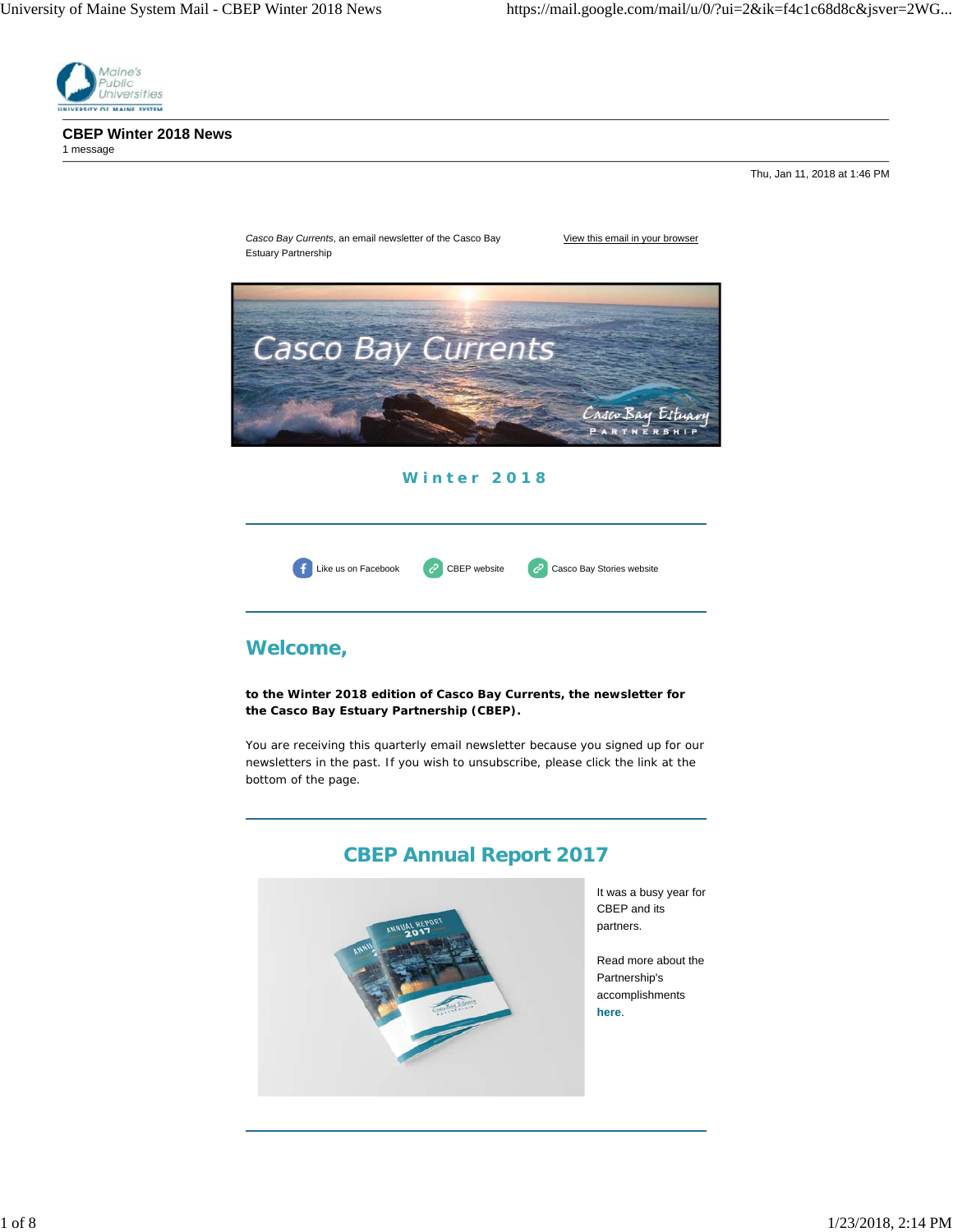# **Partner Profile: New England Environmental Finance Center**

Founded in 2001, the New England Environmental Finance Center (NEEFC), our partners at the Muskie School at USM, tackles creative approaches to stormwater management, climate change, drinking water protection, and other environmental challenges, especially the question of how to pay for needed environmental improvements.

The staff of the NEEFC have significant experience in working with communities to identify sustainable financing plans for environmental infrastructure and operations *and* developing the



community support necessary to actually implement these strategies.

Ed Suslovic, a former Portland mayor, city councilor, and legislator is the Program Manager for Stormwater Management at the NEEFC. "CBEP and the NEEFC have a long history of collaboration when it comes to protecting Casco Bay, and it is exciting to share those lessons learned with other communities across New England and beyond" says Suslovic.

For more information about the EFC or to request assistance, check their **website**.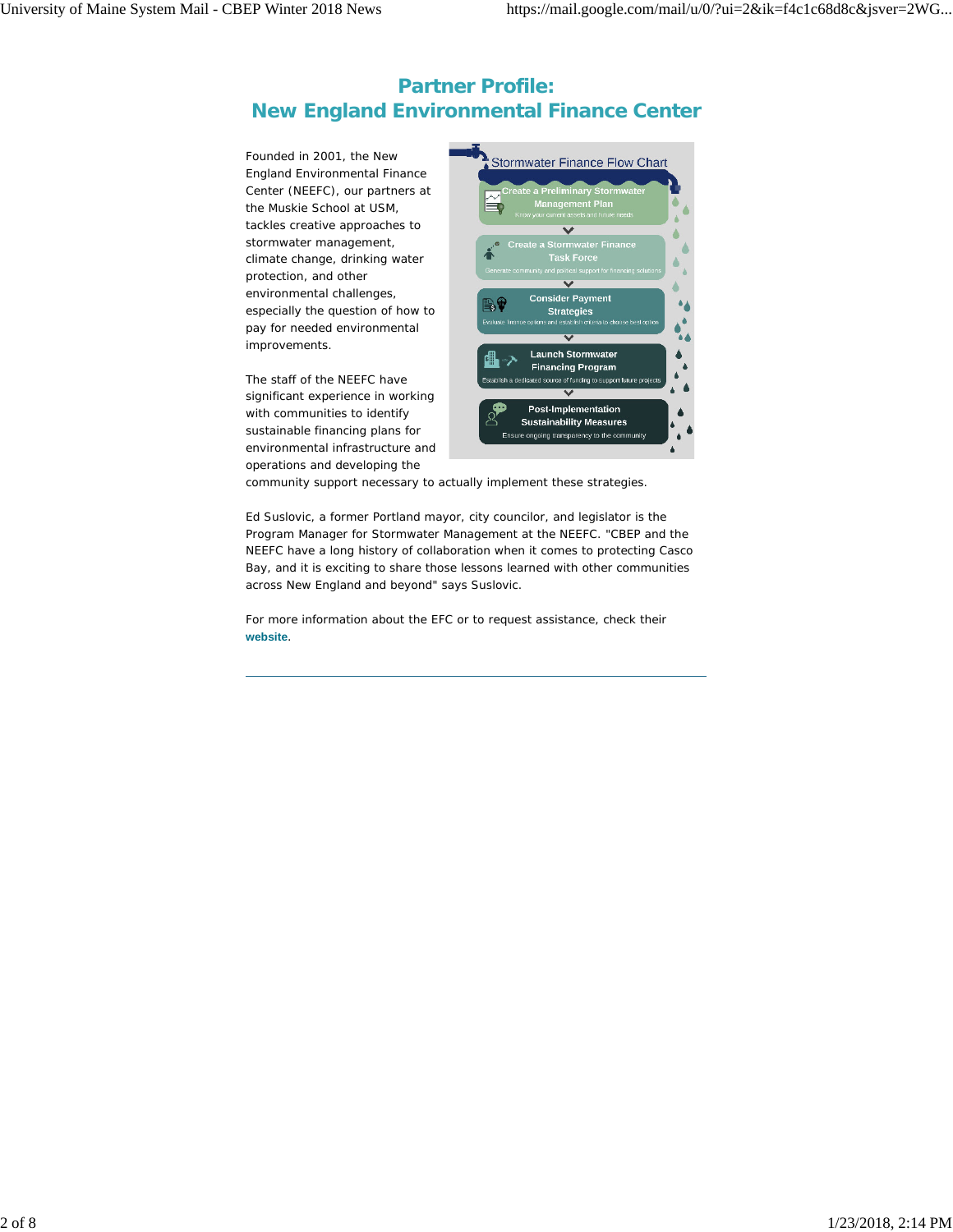

# **\$10,000 "Prize" Awarded to Address Nutrients in Casco Bay**

CBEP and its partners will purchase nutrient sensing equipment with prize money awarded by a consortium of federal agencies, including the EPA.

The waters surrounding Portland Harbor have among the highest total nitrogen (TN) concentrations observed on the Maine coast. High nitrogen loads appear to be responsible for increasingly negative impacts on water quality. However, a limited understanding of nutrient processes in Bay waters makes it difficult for scientists and researchers to identify cost-effective solutions for reducing nutrient loading to the Bay.

With the prize money, CBEP will purchase equipment that partner organizations will deploy in the waters surrounding the City of Portland and the Portland Water District's East End Wastewater Treatment Plant. This will complement a local monitoring program to improve our understanding of how nutrients impact the Bay. The data will influence permitting decisions affecting the largest dischargers in the state, who collectively treat waste for a majority of the region's population.

Results will be shared with Casco Bay communities through two existing regional coalitions: the Casco Bay Nutrient Council and Casco Bay Monitoring Network.

If you would like to know more or contribute to this effort, call CBEP at (207) 780-4820.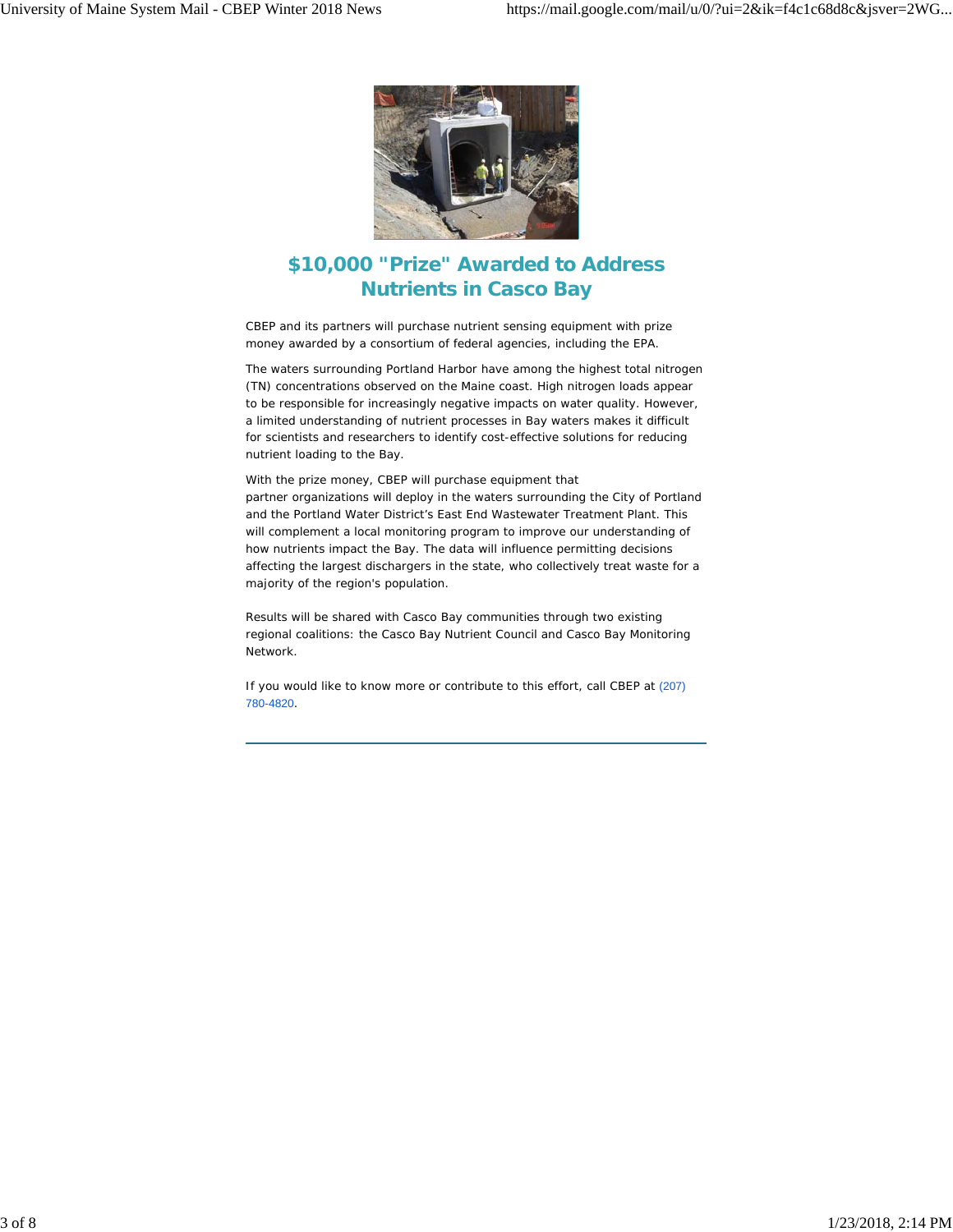### **CBEP Habitat Protection Grants**



CBEP is awarding \$39,000 to five organizations to support the permanent protection of targeted habitats in the Casco Bay watershed through its *CBEP Habitat Protection Fund*. The Fund provides cost-sharing grants to support transition and acquisition costs.

CBEP awarded funding for the following projects:

- **Rines Forest II, Cumberland**, Chebeague and Cumberland Land Trust. This 53-acre acre parcel is adjacent to the 216-acre Rines Forest in the Piscataqua River watershed, in the heart of a three-town green corridor for wildlife and conservation with high value wildlife habitat.
- **Riverfront Woods Preserve Project, Yarmouth**, Royal River Conservation Trust and the Town of Yarmouth. Funds are going towards the purchase of the 24-acre Dugas parcel on the Royal River, a stretch of river critically important because it connects Casco Bay's significant habitat to resilient riparian zones upriver.
- **Robinson Pond South**, Cape Elizabeth Land Trust. This roughly 52-acre parcel borders on a 7.5-acre pond, providing important habitat for inland and tidal waterfowl as well as a variety of native birds, plants and animals. It also protects low-lying coastal land predicted to be a future marsh migration corridor.
- **Scribner Lot, Otisfield**, Western Foothills Land Trust (WFLT). This 46 acre forested parcel is adjacent to 271 acres owned by WFLT and has frontage on the Crooked River. The project will protect 2,817 feet of shoreline and 19.3 acres of wetlands.
- **Woodward Point, Brunswick**, Maine Coast Heritage Trust (MCHT). This property has more than 10,000 feet of coastal frontage and 38 acres of ecologically diverse and commercially important coastal wetlands. It includes shore frontage on the New Meadows River and includes "the Bullpens," high-productivity clam flats. MCHT is partnering with the Brunswick Topsham Land Trust to acquire this property.

*Photo: Woodward Point, Brunswick*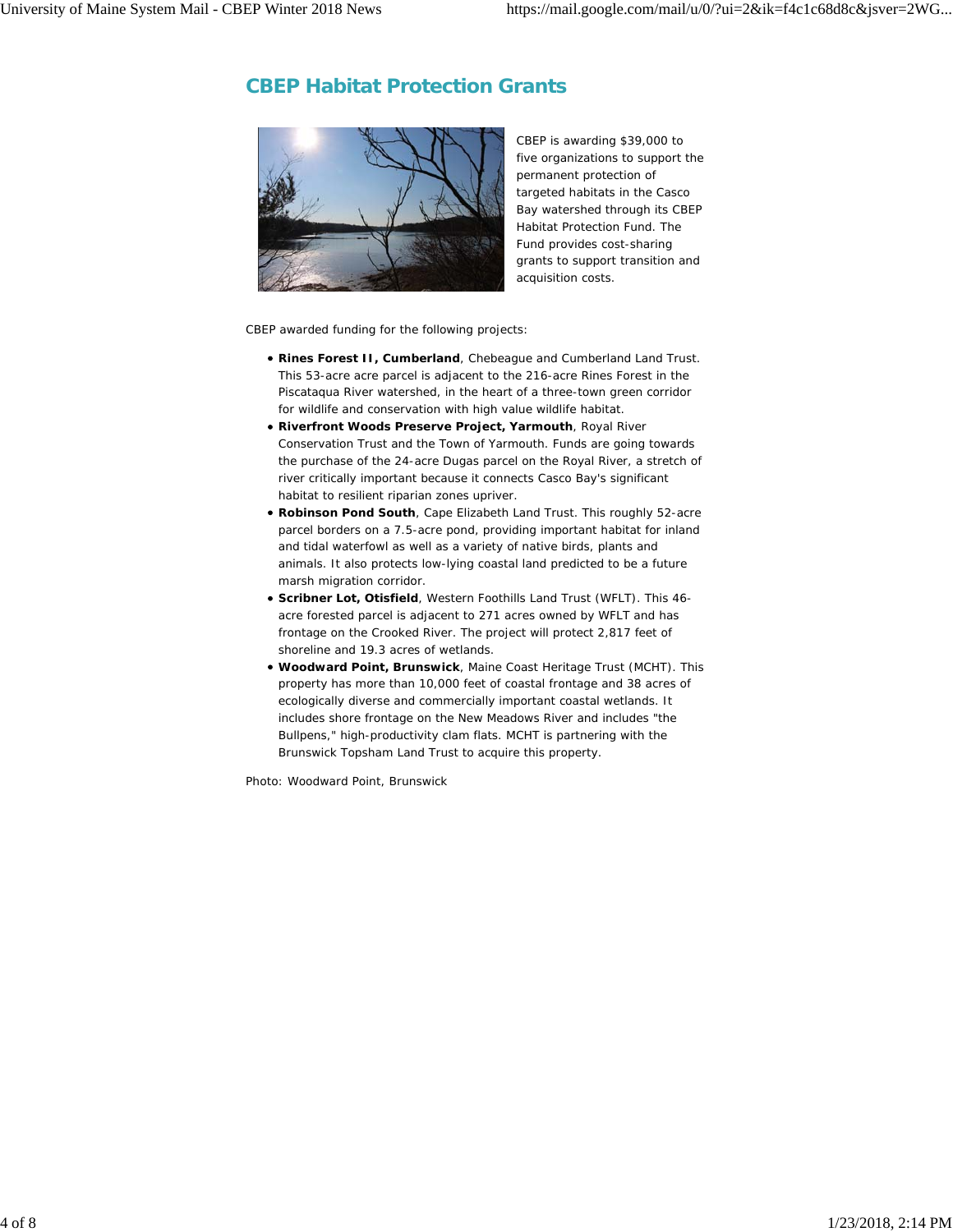### **2018 Community Grants - Coming Soon!**

Look for the 2018 Community Grants RFP in your inbox or on our website in late January. This is the 3rd year for CBEP's Community Grants program, which encourages new partnerships and innovative projects to engage communities with Casco Bay and its watershed.



Successful projects incorporate at least one of the elements from the **Casco Bay Plan** and address identified Plan priorities. A total of \$10,000 will be available for educators, land trusts, civic groups, municipalities, churches, school groups, neighborhood associations and other non-profits.

For more information and to learn about past funded projects, visit the **Grant Opportunities page** of our website. For more information or to request a copy of the RFP, please contact Victoria at victoria.boundy@maine.edu.

*Photo: Brunswick Jr. High School students at Thomas Point Marsh, 2017*

# **Reducing Flood Risk in New England with Nature-Based Infrastructure**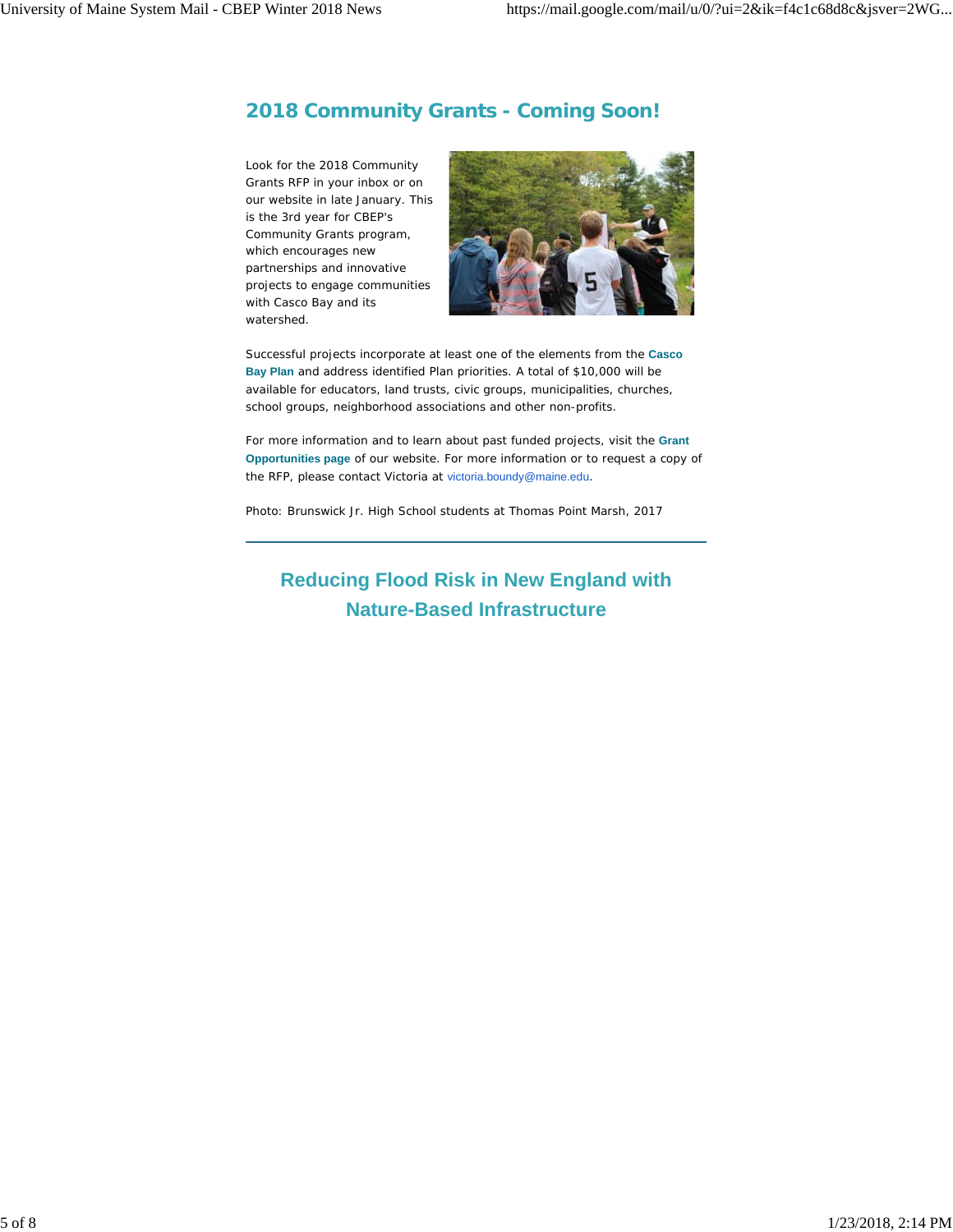

CBEP, Maine Coastal Program, Maine Geological Survey, The Nature Conservancy, local municipalities and others will be piloting and evaluating nature-based approaches to coastal shoreline protection. The National Oceanic and Atmospheric Administration (NOAA) is funding this three-year project throughout New England.

"Living shoreline" approaches use natural materials such as shell hash, root wads, and plants to enhance coastal resilience and provide better protection from storm events. This approach is largely untested in the Northeast, but is more common along the mid-Atlantic and southern coastlines. This pilot project will demonstrate whether living shorelines in New England can emerge as a viable alternative to traditional approaches to shoreline protection, maintaining critical coastal services such as flood protection, erosion control, and habitat enhancement.

Casco Bay, with its abundant coastal bluffs, eelgrass beds, mudflats and fringing marsh, is an ideal location to test living shorelines in a variety of conditions. Several demonstration sites will be set up on publicly accessible coastal properties, and local resident volunteers will be enlisted to assist with monitoring and stewardship. CBEP staff will work with partners to develop guidance materials, assessment and monitoring protocols, permitting and design guidelines, and evaluation of living shorelines approaches around the Bay.

CBEP will post more information on its **website** as the project develops.

*Photo: A Living Shorelines project in Portsmouth, NH. Photo courtesy of NH Coastal Adaptation Workgroup.*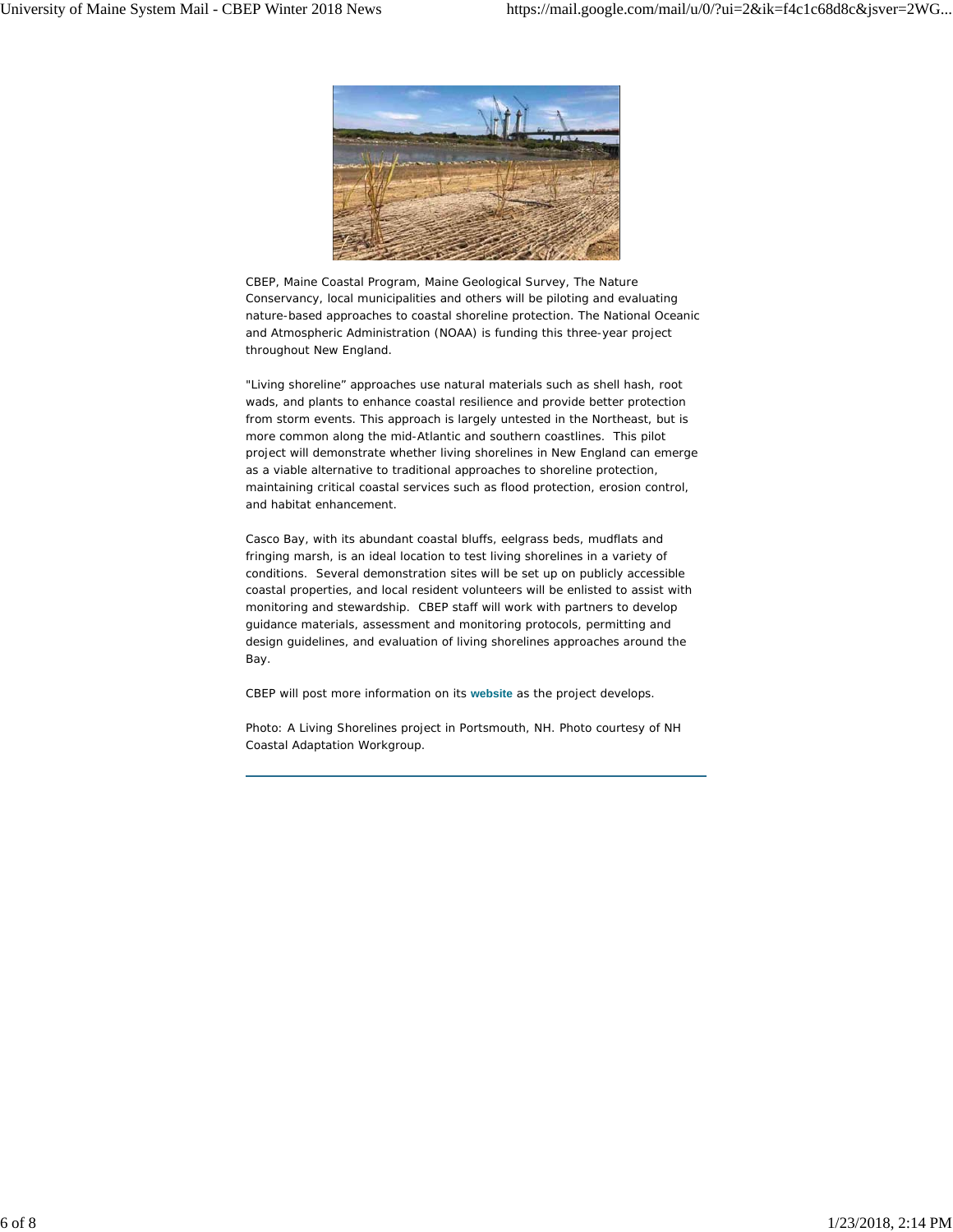

**The Economic Contribution of Casco Bay**, a study prepared for CBEP by the Maine Center for Business and Economic Research, is available. Click on the image above to access the full report. Some of the study findings are highlighted in the infographics below. These shareable graphics, and more, can be found **here**.